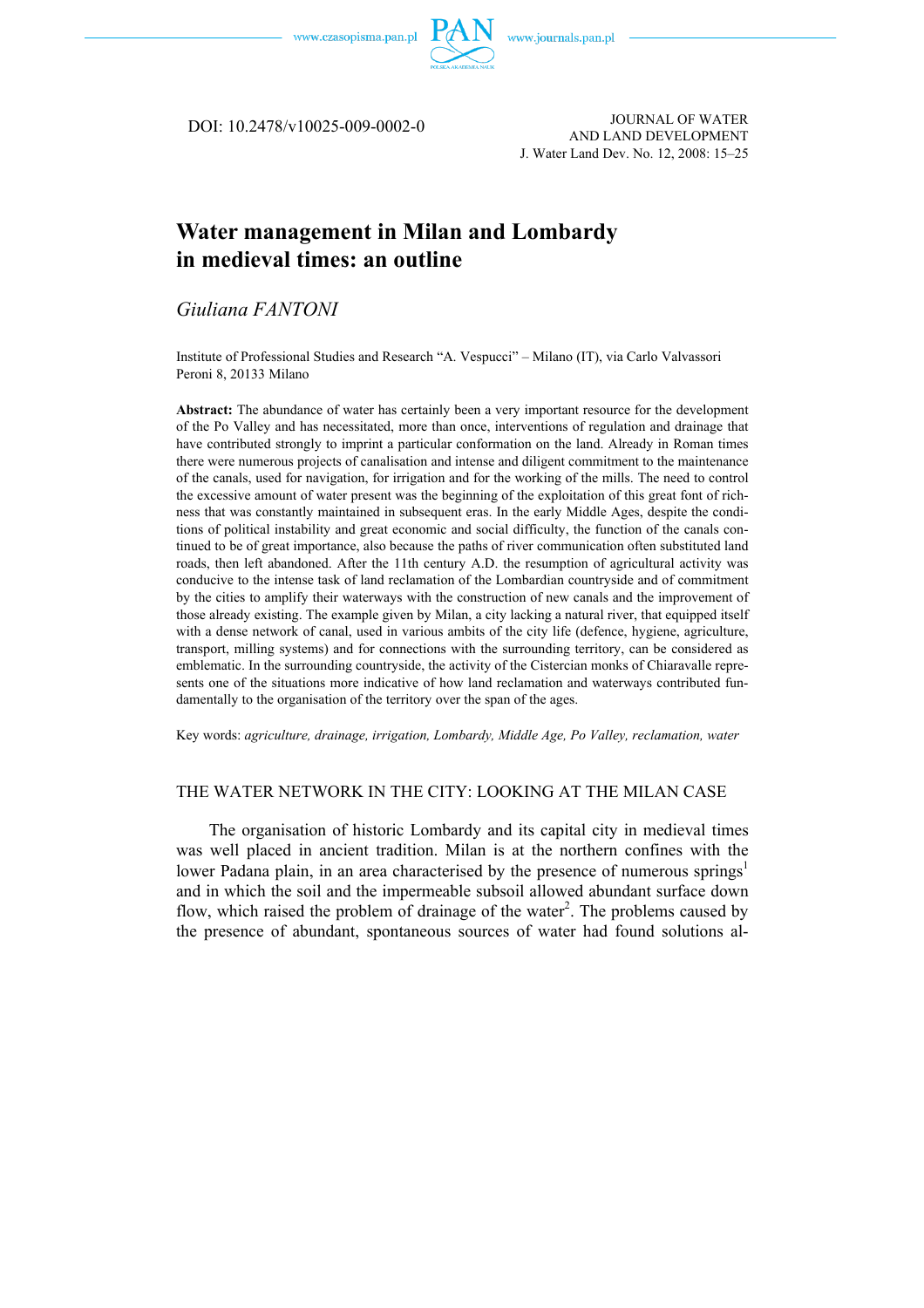www.journals.pan.pl

16 *G. FANTONI*

ready in ancient times: in the IV century B.C. one has records of the settling of the Celtic Insubri, and in the I century B.C. we have records of land reclamation in the southern area of the city and the surrounding countryside, accomplished with the installation of an irrigation system that channelled off the stagnant waters southwards. Other types of drainage systems have been found under the foundations of Roman edifices of the III–IV centuries A.D<sup>3</sup>. The *centuriazione*, the assigning of land to colonies in Roman times, contributed greatly to the land reclamation and the agricultural development of the plain; in parallel with this the Romans had tried to exploit, also from the point of view of commerce and the defence system, the river nearer the city, so that the successive irrigation works have not devastated the hydraulic situation introduced by the Romans<sup>4</sup>. In the medieval age the Seveso and the Lambro are outlined as a fundamental axis of the eastern hydrographical system of Milan and the Olona and the Nirone for the western system (Fig. 2 and 3). The Seveso, originating in the springs near Como, flowed alongside, firstly along one bank then along another, of the ancient Comasina Roman road that linked Milan with Como, even if the archaeological finds of the bronze and Iron Age lead us to believe that the course of the river preceded the road. The medieval settlements that appeared in the vicinity to the canal were firstly linked to the presence of the mills<sup>5</sup>: these and the large number of locks<sup>6</sup> made the navigation difficult, but favoured the exploitation of the water of the Seveso for the irrigation of the properties, both clerical and laymen<sup>7</sup> by the excavation of the ditches sometimes in existence up till now<sup>8</sup>. Also the Lambro was a river from springs, crosses Brianza and arrives at Milan. Since ancient times the Lambro had represented for Milan, that was reached by the Vettabbia, the possibility to connect with the Po, of which it was a tributary, near Piacenza where the port used by the Milanese was situated and from where it was possible to meet up directly with the Adriatic sea (Fig. 1). Besides, in the era preceding the Roman era the Lambro was an important communication path together with the route that went from Bologna towards Lodi and Milan, the future via Emilia (Fig. 1). This role, fundamental even in the Middle Ages, went side by side with the river that was densely occupied with hydraulic plants both around Monza (Fig. 2)<sup>9</sup>, but even more so along the middle part of the Lambro, in the area near Milan, in a territory east of the city, where the river flowed in open countryside. As opposed to other rivers the Lambro guaranteed a constant and sizeable supply of water, so much so that in the XIII–XV centuries it became the "the hub of a complex network of canals, irrigation ditches and trenches made and adapted with the aim of maximising the potential irrigation and energy supplies"<sup>10</sup>. These two forms of exploitation of the water from a canal or river tended to coexist: in fact, the relative ease of excavating the terrain allowed the opening of secondary canals, or irrigation ditches that could act as irrigation, or as energy for the mills or both. In fact often, and not only as far as the Lambro is concerned, as the copious regulations and decisions issued by the relevant authorities demonstrates,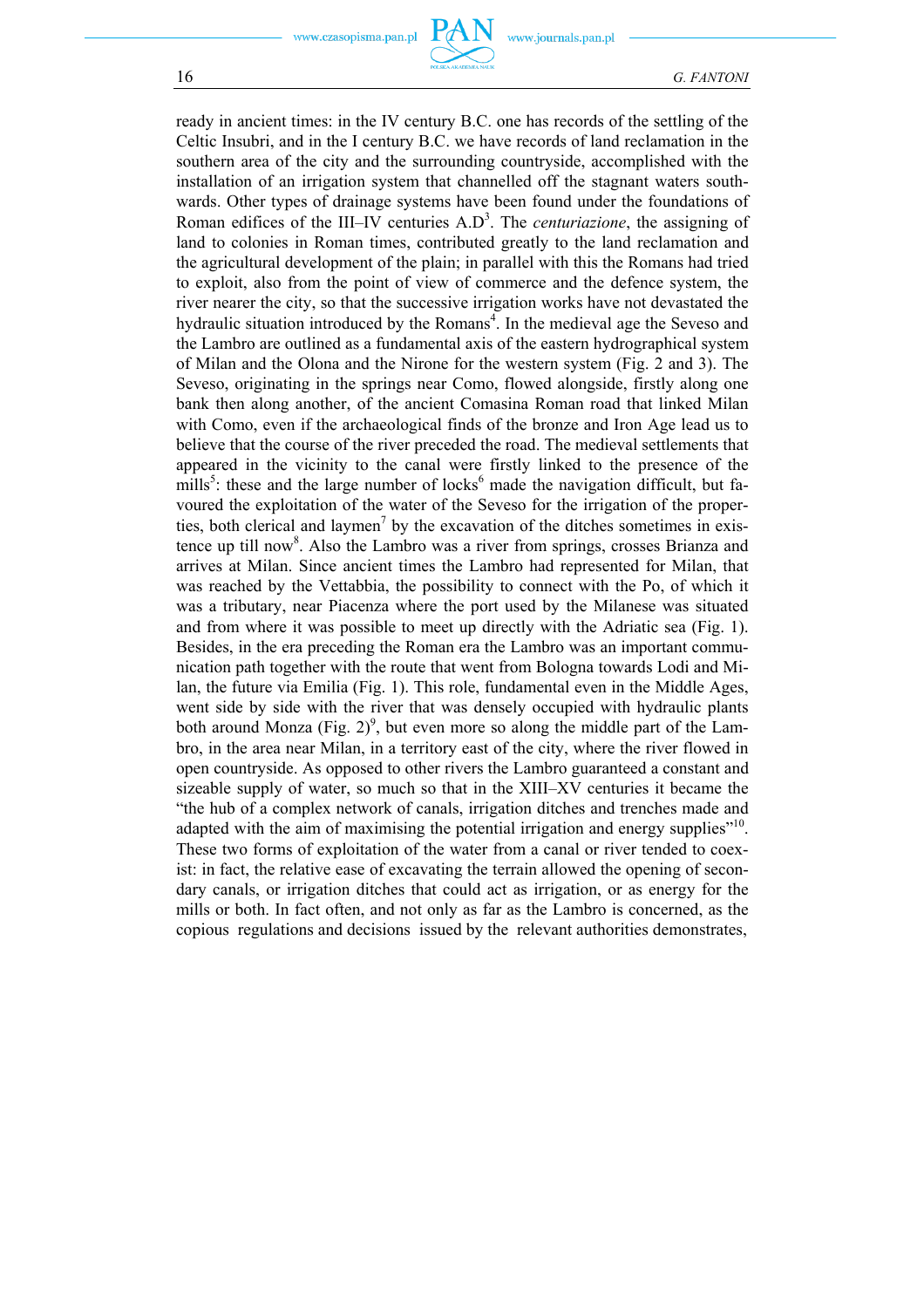w.czasopisma.pan.pl

www.journals.pan.pl

*Water management in Milan and Lombardy...* 17



Fig. 1. The Po Valley

this was the origin of endless arguments and abuse of the use of the water. Frequently, activities disturbed other users, for example, like the installation of locks, mechanisms that could be and usually were very simple and easily removed, that could also be obstacles and impede the normal flow of the waterways<sup>11</sup>. The acquisition of the rights of the waterways of the Lambro, something that Milan gained over its rival Lodi after the peace treaty of Costanza at the end of the XII century, signified, given the powerful renewal of agricultural activity mainly due to the Cistercian monks, not only a guarantee of the right of an important river<sup>12</sup>, but also the possibility to restart intensive exploitation of the territory, that in the balance of different and sometimes contrasting interests, imprinted the Lombardian countryside with distinct characteristics.

The Olona is a river that has its origins of springs in the area near Varese and at the height of Rho was deviated to Milan, where it took the name of Vepra or Vetra (Fig. 3). The Nirone, indigenous of the Groane (Fig. 2), north of Milan, entered the city by the Giovia gate, where the Sforzesco castle now stands (Fig. 3), and flowed into the Vettabbia. The *fossatum* (moat) that spanned the city in a circle, completely covered in the first decade of the XX century, was dug out to be used as defence in the XII century, with a larger perimeter as opposed to the Ro-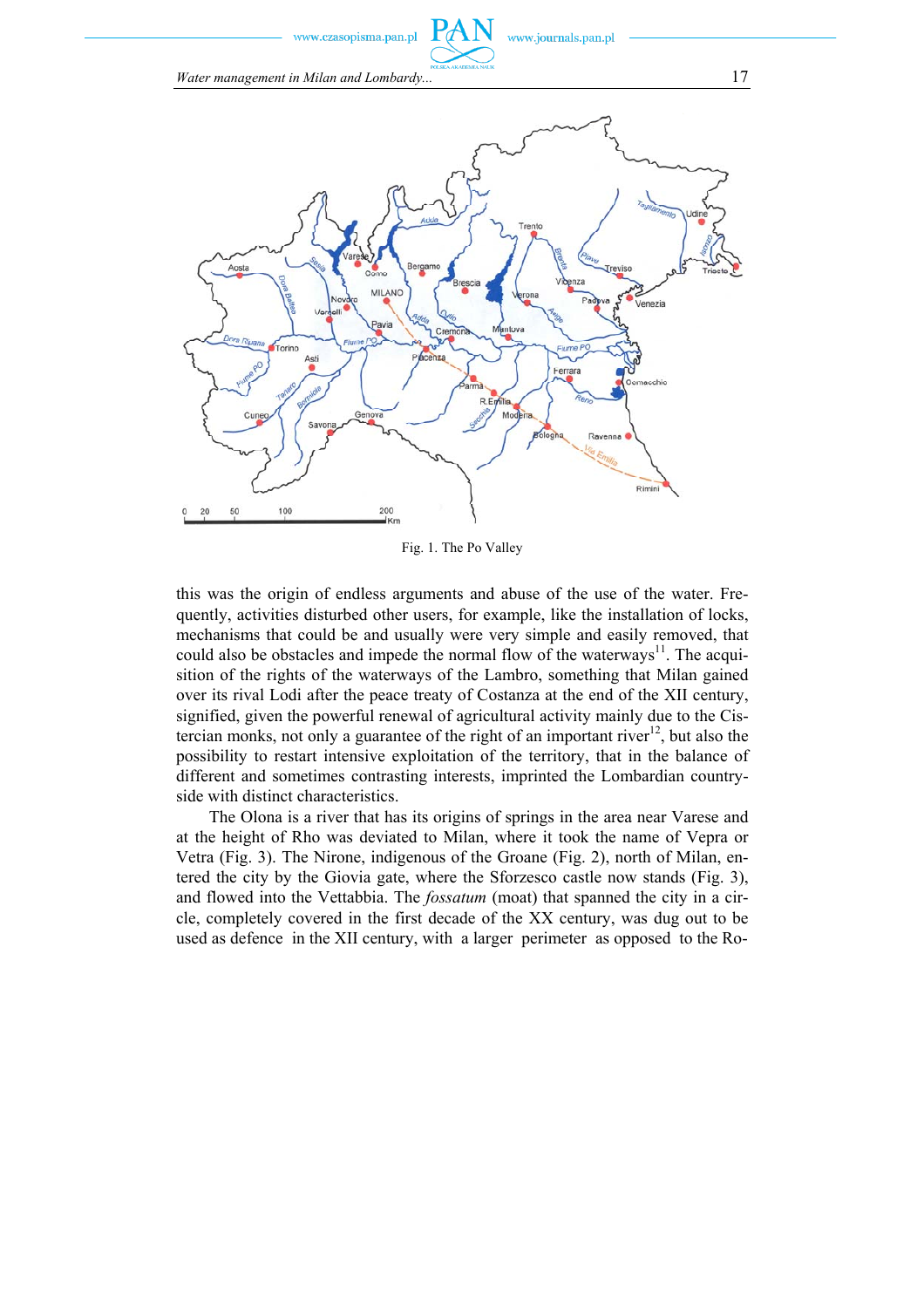

www.journals.pan.pl

PAN

18 *G. FANTONI*



Fig. 2. Rivers and canals in Lombardy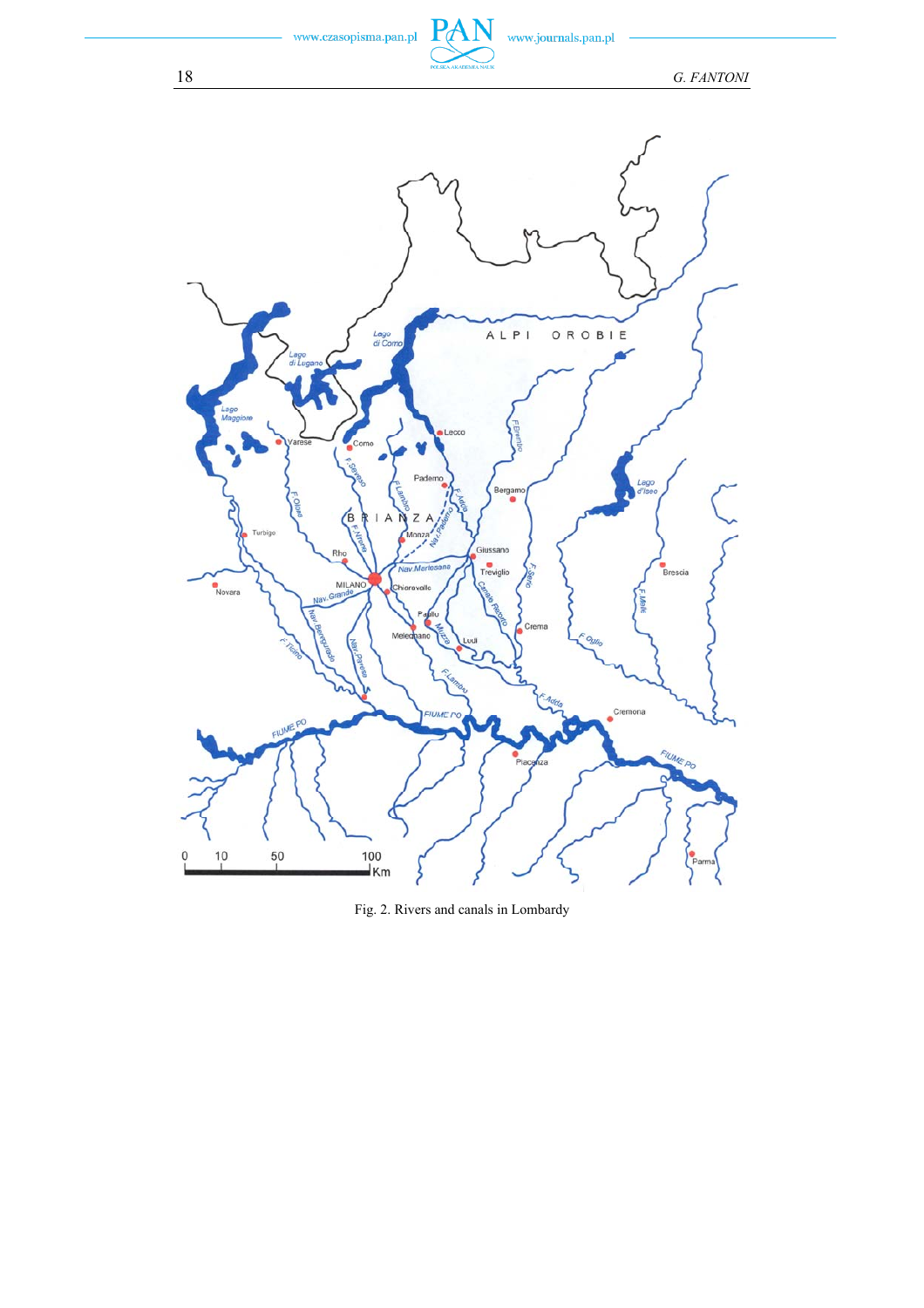www.czasopisma.pan.pl

www.journals.pan.pl

*Water management in Milan and Lombardy...* 19



Fig. 3. Milan in the XV Century

man moat of the I century BC. However, it soon assumed the function of linking, in a way that made them usable for the various urban activities, the various existing rivers of the city and new canals. The new canals (Fig. 3), dug out to allow the supply of the marble for the cathedral to the construction site, and the Redefosso (Fig. 3), for which in an irrigation ditch north of the city, one proceeded, starting from the first half of the XIV century to the excavation of a canal that circled Milan on three sides at north, east and south. Also in this case the initial reason was for defence and was later followed by a customs barrier.

Also in the city, water from the canals was used to irrigate vegetable gardens, but certainly the presence of the canals and above all the presence of the *fossatum* was linked, as well as hygienic reasons, to the possibility of commerce, as was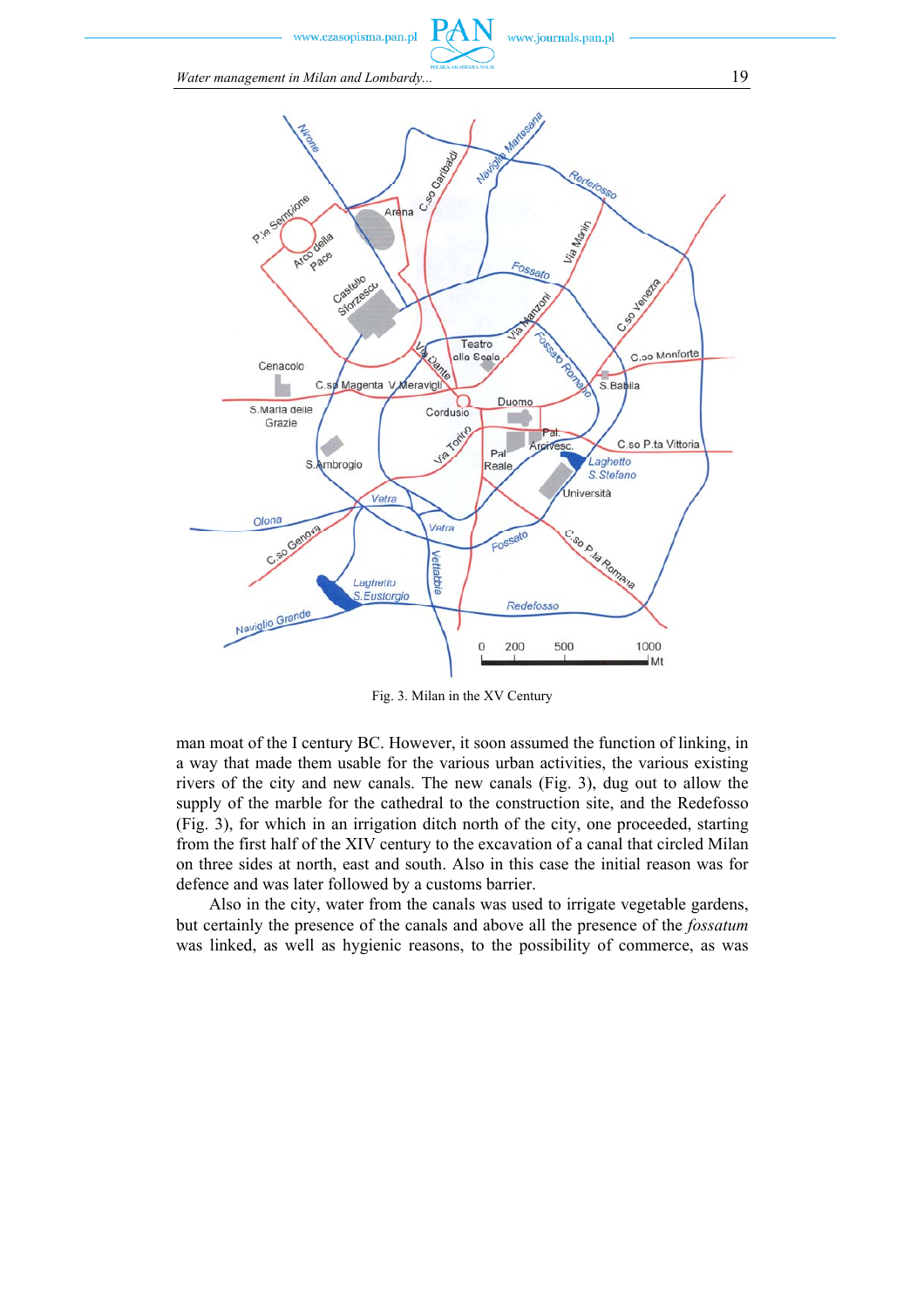

ww.journals.pan.pl

demonstrated by the numerous stopping points and at the manufacturing activities that used the water as a source of energy<sup>13</sup>. Also the difensive system provided, especially in the  $11<sup>th</sup>$  and  $12<sup>th</sup>$  century, the excavation of the canals and the origin of the most important milanese canal, the *Naviglio Grande* (Fig. 2 and 3) is just linked to this reason.

#### THE NAVIGLIO GRANDE (THE GREAT CANAL)

The *Naviglio Grande,* dug out west of the city, derives from the Ticino and the first section was carried out in the XII century as a defence canal against the Pavesi allies of Barbarossa. The works necessary for the enlargement and the deepening of the riverbed in order to allow navigation, possibile solo a partire dal 1270, promoted the use of the Great Canal for irrigation and later on to operate the wheels of the mills<sup>14</sup>, in a productive structure in which the agricultural economy integrated with the artisan-industrial development. A new draining was therefore necessary, to substitute the Vettabbia (Fig. 2) and the expenses were contributed by the actual users of the Vettabbia, for example, the great religious authorities of Chiaravalle (Fig. 2), S. Calimero and S. Celso, who in this way could also have a claim to waterway rights on the new canal<sup>15</sup>.

#### THE VETTABBIA AND THE MEADOWS OF CHIARAVALLE

It is the case, for example, of the properties of Chiaravalle, a monastic community under strict Benedectine rule founded in the 12<sup>th</sup> century just near the Vettabbia, to obtain water for cooking, hygiene and the mills, which from X century were distributed along the course of the river from the gates of the city up to the position in which the Abbey was situated<sup>16</sup>. In the XII and XIII centuries the monks dedicated themselves to the establishment of a land patrimony of various origins and types, but around 1280 it was organised in such a way that irrigation occupied prime place, as Bonvesin da la Riva emphasises citing the Chiaravalle monastery as one of the main producers of hay of the countryside<sup>17</sup>. Besides, the cultivation of irrigation systems permitted not only to increase hay production, but also to improve the quality and strengthen the cultivation introducing a mixed system. The irrigated fields constituted, therefore, an important item in the monastic enterprise, so much so, that in the XV century their management was separated from the arable management. Therefore, it had lead to the necessary development of a water network originating in Vettabbia, of which the monks had the guarantee of use, its provenience from the Great Canal assured a continual supply, and it enlarged to satisfy all the necessities of all the sections of fields. The Vettabbia represented the main trunk of a dense water network, consisting of streams mainly deriving from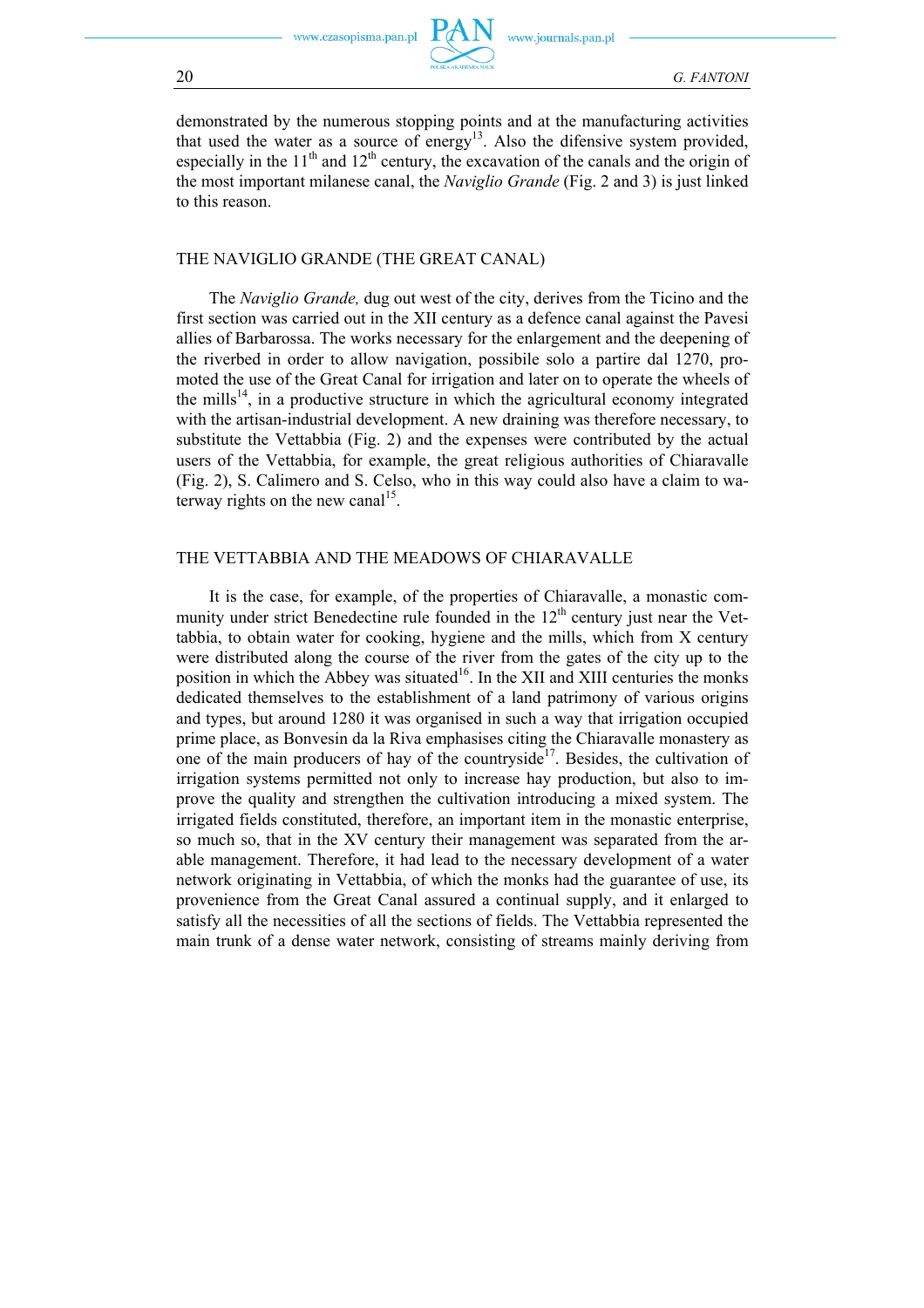zasonisma nan nl



*Water management in Milan and Lombardy...* 21

the Vettabbia itself, but in more than one case they had different origins, for example, the resurgences. No matter how large and efficient a water network is it would never be able to satisfy all the water necessities of a vast complex of fields if for the irrigation one didn't use, alone or integrated with those directly obtained from a ditch, also the refluent water coming from more fields, not always adjoining, that were left to flow slowly taking advantage of the slopes of the terrain<sup>18</sup>.

#### THE MUZZA CANAL

Cultivation of irrigated fields in the Lombardian countryside had already increased thanks to the excavation of the extension to a canal which had been important ever since Roman times: the Muzza canal (Fig. 2). A new section was opened up to Paullo, reaching the Po after crossing the territory of Lodi, from the original bed, between the Cassano and the Lambro, wich was kept as draining. The excavation was authorized by a diploma of the emperor Federico II and was accomplished between 1220 and 1230, to the benefit of Lodi's population and of local properties of the Milanese people<sup>19</sup>. Opening this new water course allowed the opening of several other ditches, deeply influencing the territory: vineyards, walnut groves and woods decreased while falx, wheat and other cereals cultivation but especially meadows increased in numbers, paving the way for the great development of animal breeding from the XV century<sup>20</sup>.

#### THE NAVIGLIO DELLA MARTESANA (THE MARTESANA CANAL)

Another canal originating at the Adda, but dating from the XV century, is the *Naviglio della Martesana* (Martesana Canal), taking its name from the region it crosses. Although it was evident that such canal would be very useful, its construction was not at all straichtforward. Already in 1443 Filippo Maria Visconti, with the instructions *Ordo rugie extrahendi ex flumine Abdua,* authorised a group of Milanese noblemen to open a canal in the Martesana area originating at the Adda, with the function of irrigation and the operation of ten milling wheels<sup>21</sup>. This project never carried out, was taked back from Francesco Sforza, who at  $1<sup>st</sup>$  of July 1457 ordered the excavation, while the work commenced three years later. However, even though the Martesana in 1496 was prolonged to Milan to encourage connections between the capital of Lombardy and the surrounding countryside, the objectives of irrigation and operation of the hydraulic plants were always considered paramount, while navigation was feasible only for short distances due to the course of the source of the river that was not always verifiable and the hard and brittle rock in which the river bed was excavated  $22<sup>2</sup>$ .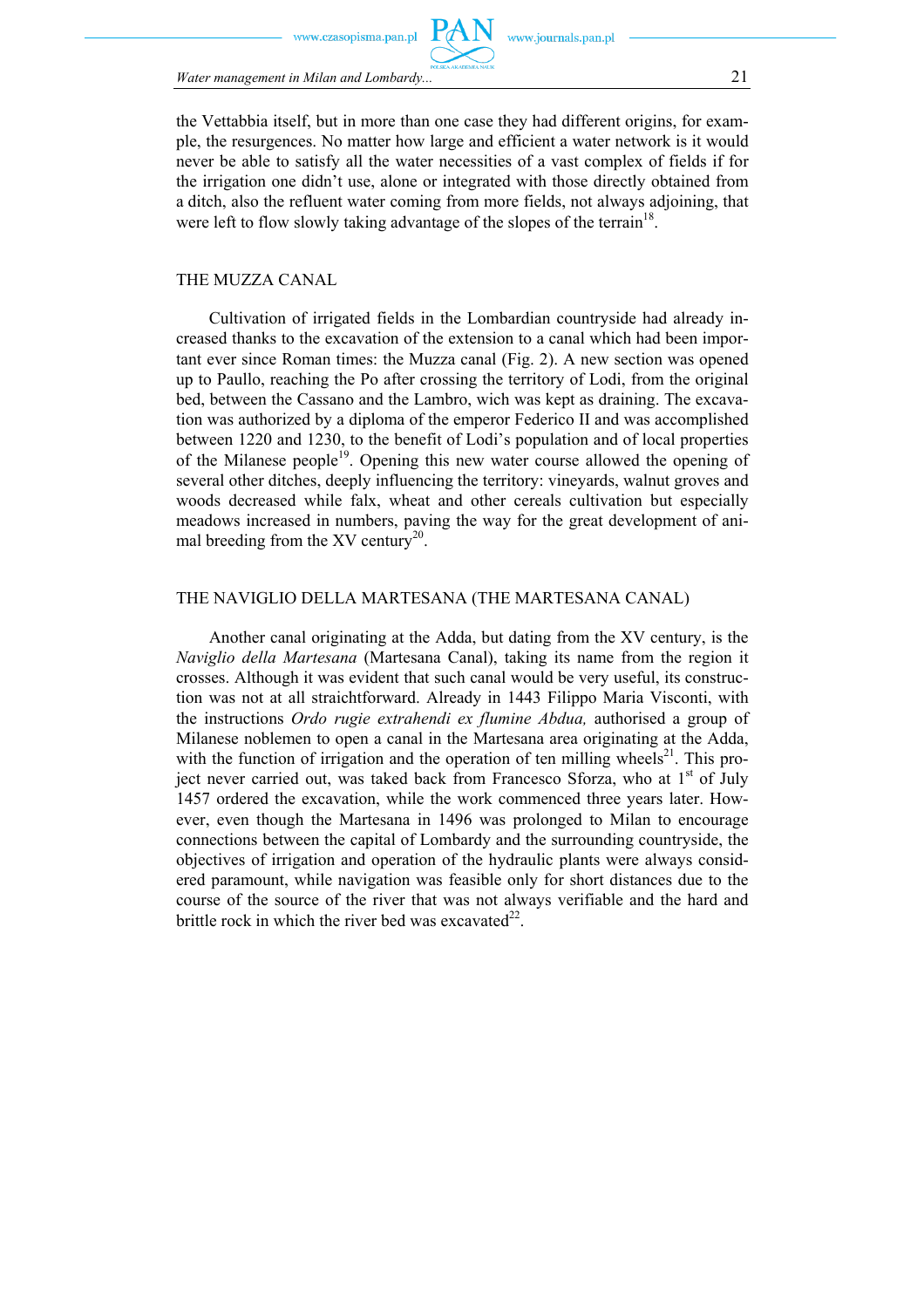w.czasopisma.pan.pl



www.journals.pan.pl

#### THE CREMASCO TERRITORY AND THE RETORTO CANAL

The care and attention of the conservation, development and expansion of the cultivation of the irrigated lands was a standard feature on the Lombardian terrain, so much so, that even the nearby Republic of Venice observed the noteworthy aspects with great interest This was especially so in the second half of the XV century when the so called territories of beyond the Mincio (Fig. 1), i.e. bresciano, bergamasco and cremasco, which had recently passed from the domain of the Milanese to the Venetian domain, acted the pilot role in the territories of San Marco<sup>23</sup>. Nevertheless, it must be emphasised, and this is the specific case of the Retorto canal, that from the point of view of the agricultural exploitation, of the settlement typology, of the products and the economical importance, the difference in the change of public entity is not noted, even despite the inevitable controversies regarding the water duties, concessions, privileges and above all the charges and the fiscal revenue<sup>24</sup>.

#### PROJECT FOR THE NAVIGLIO DI PADERNO D'ADDA (PADERNO OF ADDA CANAL)

On the 6th of September 1516, François I of Valois-Angoulême, King of France since January 1515 and Duke of Milan for less than a year, commissioned the senate of the Lombardian capital to establish a committee to choose the position in which to excavate the new Naviglio. For this venture it would be necessary to use a part of the ten thousand duchies derived from the duties on merchandise, pertaining to the ducal chamber, donated by the king to the Milanese people in response to two of their petitions<sup>25</sup>. Four years later Carlo Pagnani published the result of the work of this commission with the title *Decretum super flumine Abduae reddendo navigabili*<sup>26</sup> and the Naviglio, which it refers to, is Paderno of Adda (Fig. 2) that, even though completed more than two centuries later<sup>27</sup>, was already subject of many studies, including those carried out by Leonardo da Vinci<sup>28</sup>. The gesture by François I was an astute political move made by a victorious king, determined to regain possession of his privileges and desiring, at the same time, to gain support in the city. The authorisation for the opening of a new canal, the main function of which was to compensate the poor navigation opportunities offered by the Martesana canal, would integrate the king of France into the customs of the Milan lords that had preceded him, who had recognised the management of the rivers as a significant political instrument, and a profitable way of collecting taxes and principal source of productive growth. With the same diligence, he applied himself over the years to the Naviglio Grande, its navigability and the consequent tax revenue, and also to the *fossatum* in the city (Fig. 3), whose cleaning and maintenance was also subject to taxes.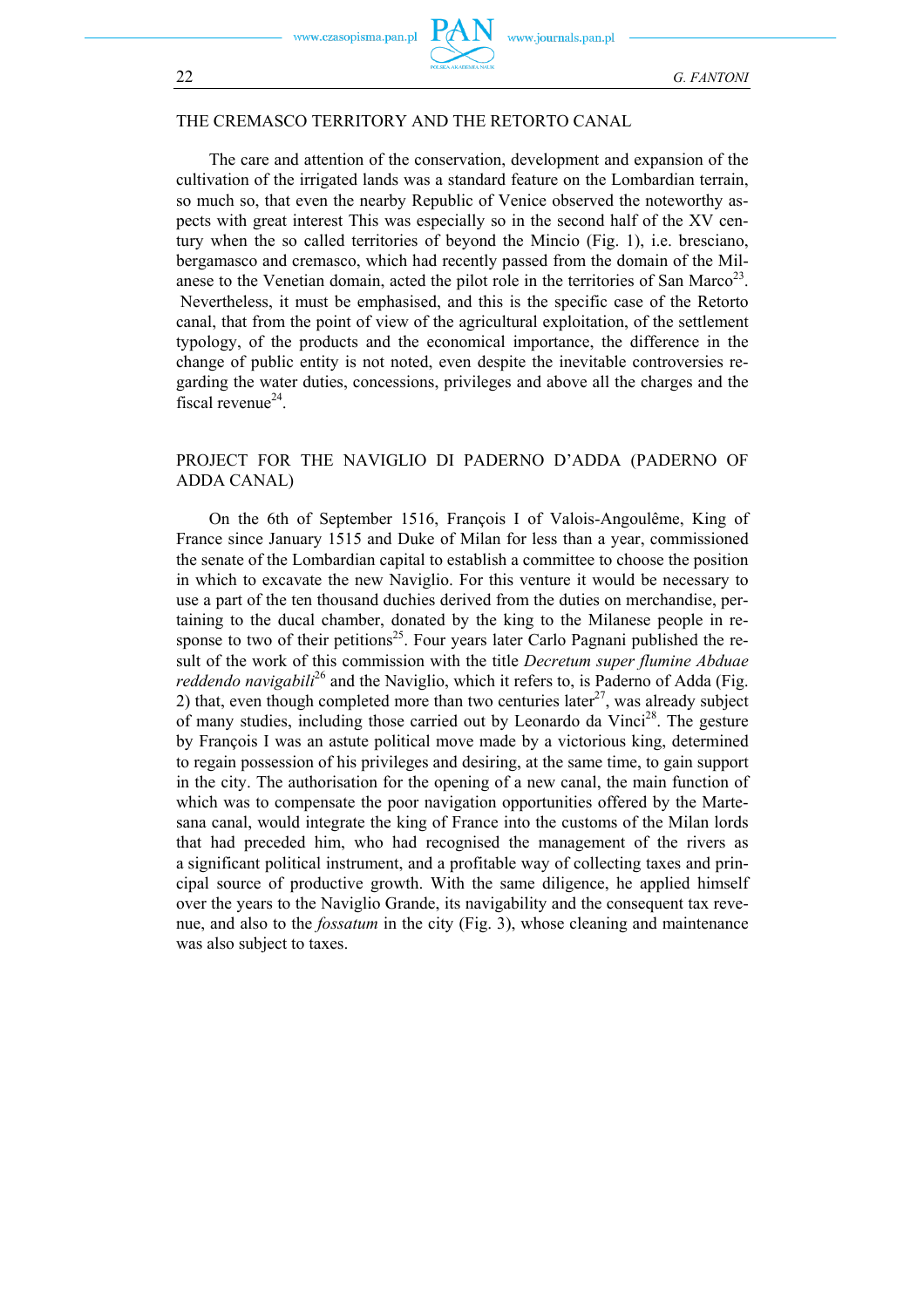w czasonisma nan n



*Water management in Milan and Lombardy...* 23

Even his predecessor Louis XII had reasserted the obligation to control the opening, the positioning and the dimension of the mouths from which the irrigation ditches branched off, as diverting the water from the main canals enabled the irrigation and the functionality of the hydraulic plants but could jeopardise the water flow necessary for the navigation and the stability of the embankments. He then used water to bestow favours on his supporters in the city, as is the case of Gian Giacomo Trivulzio, marquis of Vigevano, to whom he gave the licence to conduct the water from the Ticino in his territories<sup>29</sup>. The water had long ceased to be a *res publica*: the consolidation of procedures of noblemens'power entailed, in fact, a parallel trend towards privatisation of the state in a patrimonial manner<sup>30</sup>, and within this procedure water represented an increasingly important item for tax revenue. Nor did the situation change when indipendence was definitely lost and the French domination on the duchy of Milan was followed by the long Spanish domination and in the XVIII century by the Austrain one, during which the project of the naviglio di Paderno of Adda was, at last, completed.

#### **REFERENCES**

- 1. SAIBENE C., 1977. La Padania. In: Capire l'Italia. I paesaggi umani. Milan: 52–54.
- 2. SINATTI D'AMICO F., [undated], L'immenso deposito di fatiche.
- 3. FANTONI G., 2005. I navigli milanesi e il loro sfruttamento energetico tra età romana e basso medioevo. In: L'energia dei navigli. Ed. E. Malara, G. D'Amia. Geneva–Milan: 67–68.
- 4. TOZZI P.L., 1974. Saggi di topografia storica. Florence: 7–12.
- 5. With the term *molendinum*, and notin this area, one intends as well as the grain mills, any mechanism worked by hidraulic force, Chiappa Mauri L., 1998 (a.r. 1984). I mulini ad acqua nel milanese, Milan: 35. ASM (State Archives Milan), Acque p.a., c. 1198, 1739 February 22, 1569 August 8, 1542, 1661 July 9, 1564 May 2; c. 1198 bis, 1514 May 14, 1565 December 5, 1565 May 30, 1518 May 22, 1523 March 13, 1517 July 13.
- 6. ASM, acque p.a., c. 1198, 1739 February 22, 1770 January 8, 1569 August 8, 1769 May 3, 1741 April 14.
- 7. ASM, acque p.a., c. 1198, 1569 August 8, 1569 September 17, 1570 February 25: Church of S. Giovanni Battista of Vertemate; 1769 May 3, 1770 January 8: female monastery of S. Vittore of Meda; 1569 April 20; c. 1198 bis, 1563 March 18: Monastery of S. Pietro Martire near Barlassina; 1514: Galeazzo Porri and consorts; 1564 May 2, 1565 May 30, 1543 April 10: Paulo e Mariano de Coquis.
- 8. The roggia Desio (Desio ditch), from the name of the closetst town, was one of the most important ditches: ASM, Acque p.a., c. 1198 bis [end  $16<sup>th</sup>$  century] ut supra; c. 1198, 1569 August 8, 1198 bis, 1517 July 13, 1518 May 22, 1523 March 23, 1563 March 8, 1563 March 18, 1563 April 3, 1563 September 16, 1563 September 23, 1584 February 25, 1591 March 9, 1591 June 25.
- 9. CHIAPPA MAURI L., 1998: 32–44.
- 10. CHIAPPA MAURI L., 1998: 87.
- 11. FANTONI G., 1990. L'acqua a Milano. Bologna: 66–74.
- 12. FANTONI G., 1990. 19–25.
- 13. FANTONI G., 1995. 69–73.
- 14. CHIAPPA MAURI L., 1998. 67–85.
- 15. FANTONI G., 1990. 20–31.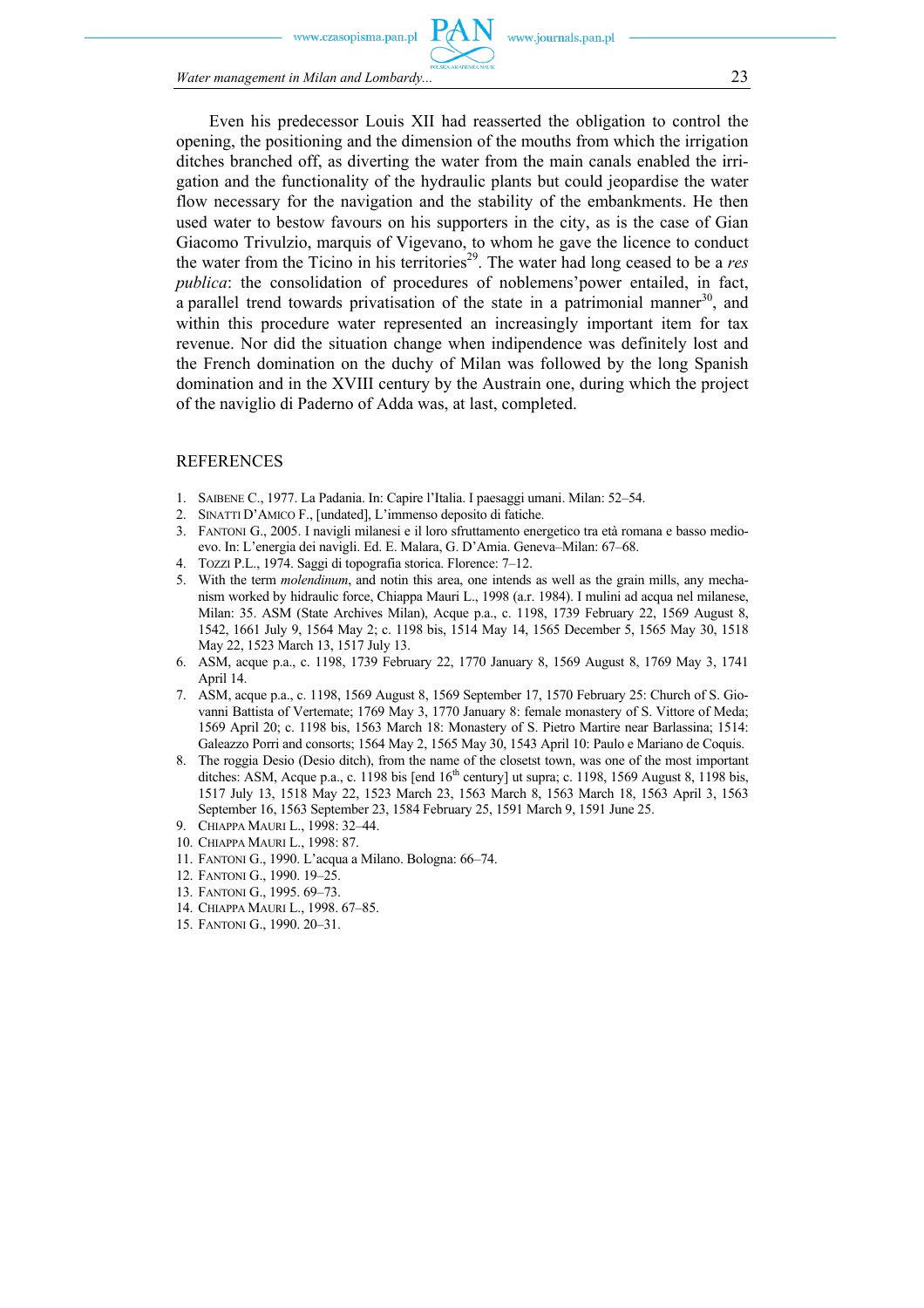- 16. CHIAPPA MAURI L., 2001. Una lunga storia. In: Libro de li prati del monasterio di Chiaravalle. Ed. L. Chiappa Mauri, G. Fantoni. Milan: 3–4.
- 17. Bonvesin da la Riva, 1991. De magnalibus Mediolani. Ed. P. Chiesa. Milan: 106–107.
- 18. CHIAPPA MAURI L., FANTONI G., 2001: 11–23.
- 19. BORGONOVO M., PALICI DI SUNI L., 1994. La questione della Muzza: nuovi contributi. In Archivio Storico Lodigiano: 73–135.
- 20. BIGNAMI P., 1939. Il grande canale Muzza, Milan: 341–359. Chittolini G., 1978. Alle origini delle 'grandi aziende' della bassa lombarda, in Quaderni Storici: 828–844. Roveda E., 1987. Allevamento e transumanza nella pianura lombarda: i Bergamaschi nel pavese tra '400 e '500, in Nuova Rivista Storica: 49–70. Arioli N., Cattaneo F., 2002. La nascita dell'industria lattiero-casearia nel Lodigiano. In P. Battilani, G. Bigatti, Il settore lattiero-caseario in Val Padana tra Otto e Novecento, Lodi: 274– –276.
- 21. FANTONI G., 1998. Lo stato delle acque a Milano prima dell'attivazione del Naviglio. In: Cinquecento anni di Naviglio Martesana. Ed. C. Tangari. Milan: 11.
- 22. FANTONI G., 1990: 63-64.
- 23. CIRIACONO S., 1994. Acque e agricoltura. Venezia, l'Olanda e la nuova bonifica europea in età moderna, Milan: 49–52. Spinelli F., 1997. Gli Statuti del Comune e delle corporazioni della Brescia medievale, Brescia: 127–128. Forgiarini G. (ed) 1996. Lo Statuto di Bergamo del 1353, Spoleto: 48, 151, 182, 302–304, 308–312, 346, 350–351.
- 24. FANTONI G., 2000. Acque milanesi e acque cremasche. In: Le acque cremasche. Ed. C. Piastrella, L. Roncai. Conoscenza, uso, gestione. Crema: 22–29.
- 25. ASM (State Archives Milan), RP (Officia Gubernatorum et Statutorum, Registri de Panigarolis), 15, p. 66 1516 July 30, pp. 67-68 1516 July 8, in which, amongst other things, the concession already granted by the constable Duke of Borbone, governor of Milan, from the income derived from the duties on the milling and wine, distracting it from the ducal premises, 24 March 1516: ASCM (Civic State Archives, Milan) RLD (Registri delle Lettere Ducali), 18, p.132; the petition bear the dates of 7 January and 7 July 1516: Verga E., 1894. Delle concessioni fatte da Massimiliano Sforza alla città di Milano. In Archivio Storico Lombardo: 335–336.
- 26. PAGNANI C., 2003. Decretum super flumine Abduae reddendo navigabili. La storia del primo naviglio di Paderno d'Adda (1516–1520). Ed. G. Beltrame, P. Maragaroli. Milan.
- 27. SANDRI M.G., 1983. Il Naviglio di Paderno. In: Costruire in Lombardia. Aspetti e problemi di storia edilizia. Milan: 138–160.
- 28. MALARA E., 1983. Il porto di Milano tra immaginazione e realtà. In: Leonardo e le vie d'acqua. Ed. E. Malara. Florence: 37.
- 29. ASM, RP, 14, 15, 26 passim.
- 30. SINATTI D'AMICO F., 1979. Per una città. Todi: 247–248.

### **STRESZCZENIE**

### **Zarys gospodarki wodnej w średniowiecznym Mediolanie i Lombardii**

Słowa kluczowe: *kanały, melioracje, znaczenie gospodarcze, średniowiecze* 

Obfitość wody była z pewnością ważnym czynnikiem rozwoju doliny rzeki Pad, ale też wielokrotnie z jej powodu niezbędne było podejmowanie działań interwencyjnych, tj. regulacji i drenowania, które przyczyniły się do specyficznego ukształtowania terenu. Już w czasach rzymskich istniało wiele projektów kanalizacji i już wtedy uświadamiano sobie pilną potrzebę utrzymania kanałów używanych